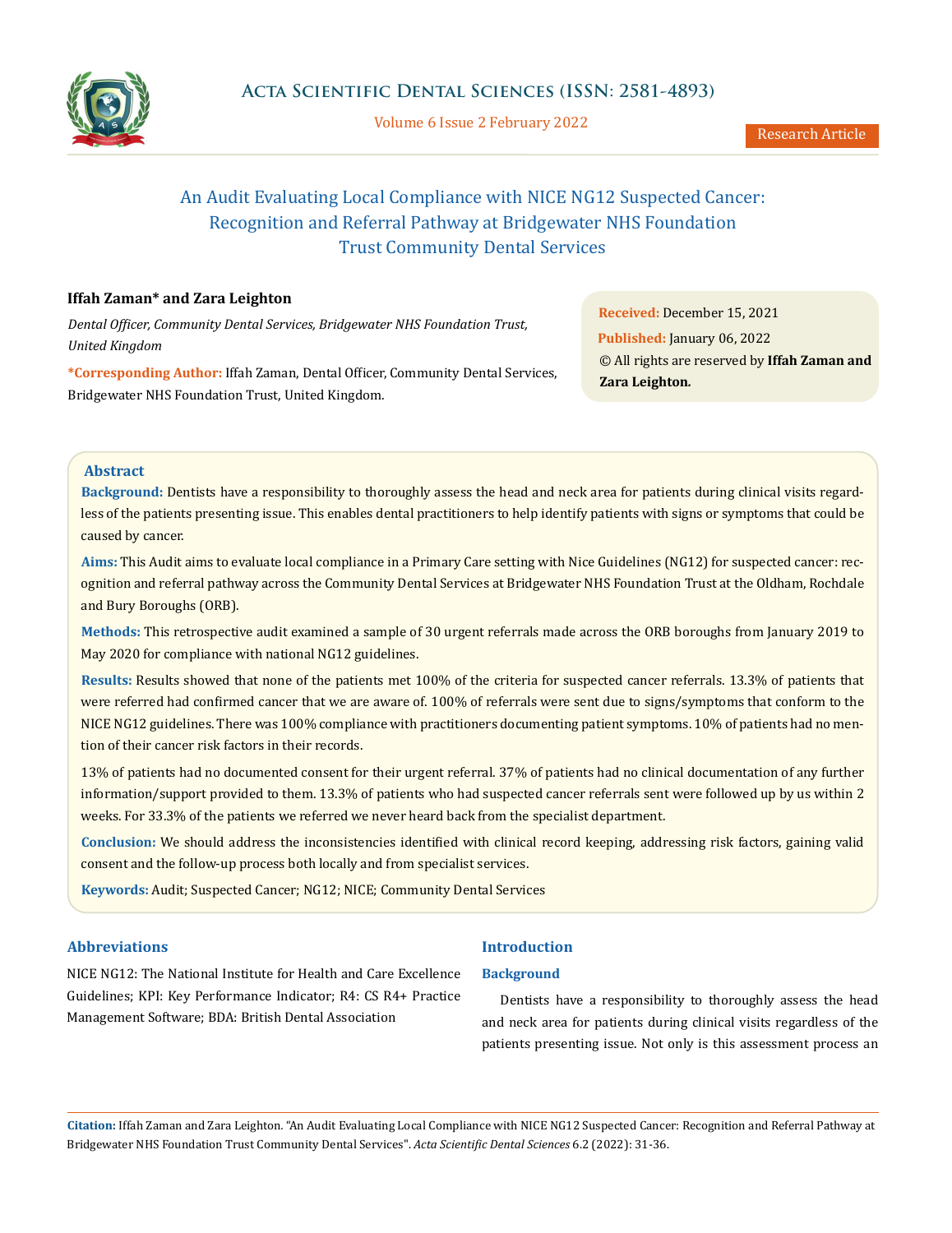important prerequisite for carrying out necessary dental treatment but it also enables dental practitioners to help identify patients with signs or symptoms that could be caused by cancer [2].

#### **Aims**

- • To evaluate local compliance in a Primary Care setting with Nice Guidelines (NG12) for suspected cancer: recognition and referral pathway across the Community Dental Services at Bridgewater NHS Foundation Trust (across the "ORB" Oldham, Rochdale and Bury Boroughs).
- To identify potential areas for improvement, implement changes to improve compliance with current guidelines and eventually re-audit to evaluate changes.

## **Objectives**

- Evaluate whether current local ORB practices are in line with national NICE guidelines for recognising and referring signs/ symptoms that could be caused by cancer
- Retrospectively assess whether appropriate primary investigations and records are being made; including appropriate intra and extra oral assessments for suspicious features prior to sending an urgent referral.
- Determine whether urgent 2 week wait referrals that have been made to specialists in secondary care are suitable.
- To assess the record keeping and consent procedures for urgent referrals compared to NICE guidelines
- To examine current practices for supporting patients if they have signs/symptoms that may suggest cancer and providing appropriate further support.

## **Materials and Methods**

## **Methodology**

- This is a retrospective, cross-sectional, records-based audit which examined urgent referrals made across the ORB boroughs following the urgent 2 week referral process.
- The referrals which were sent to the appropriate secondary care specialist centre were analysed for compliance with national NG12 guidelines [1].
- This Audit assessed our compliance with the NG12 guidelines and identified areas for improvement [1].

#### **Sample**

A sample of 30 urgent referrals made across the ORB boroughs following the urgent 2 week referral process for suspected cancer patients from January 2019 to May 2020 were analysed.

## **Data source**

The data was sourced from patient records on the "R4" Dental Software used for record keeping across the ORB boroughs. This also included letters which were scanned onto the R4 software. We also accessed patient referrals directly from the Greater Manchester National Urgent 2 week wait referral site: https://www.dentalreferrals.org/dentists/.

## **Data collection methods**

A spreadsheet was designed with the following points  $[2,3]$ :

- Patient R4 identifier (R4 dental software for record keeping)
- Referral number
- Patient age and sex
- • Clinic location
- Date of assessment
- Were correct patient details included on the referral?
- Were correct details of the referring practitioner and clinic included on the referral?
- Were the correct details for the specialist/department included on the referral?
- Was the area of suspicion documented?
- Do the suspicious signs meet NICE criteria?
- Were patient symptoms documented?
- Were risk factors discussed and documented?
- How were the risk factors documented
- Was the urgent referral sent within 24 hours?
- Was patient consented for urgent referral?
- Was patient followed up to ensure they received an appointment within 2 weeks?
- Was the patient seen in urgent dental care?
- Was the patient given further information for support available?
- • If the patient was given further information for support, did it include a) why/where they are being referred, b) how long

**Citation:** Iffah Zaman and Zara Leighton*.* "An Audit Evaluating Local Compliance with NICE NG12 Suspected Cancer: Recognition and Referral Pathway at Bridgewater NHS Foundation Trust Community Dental Services". *Acta Scientific Dental Sciences* 6.2 (2022): 31-36.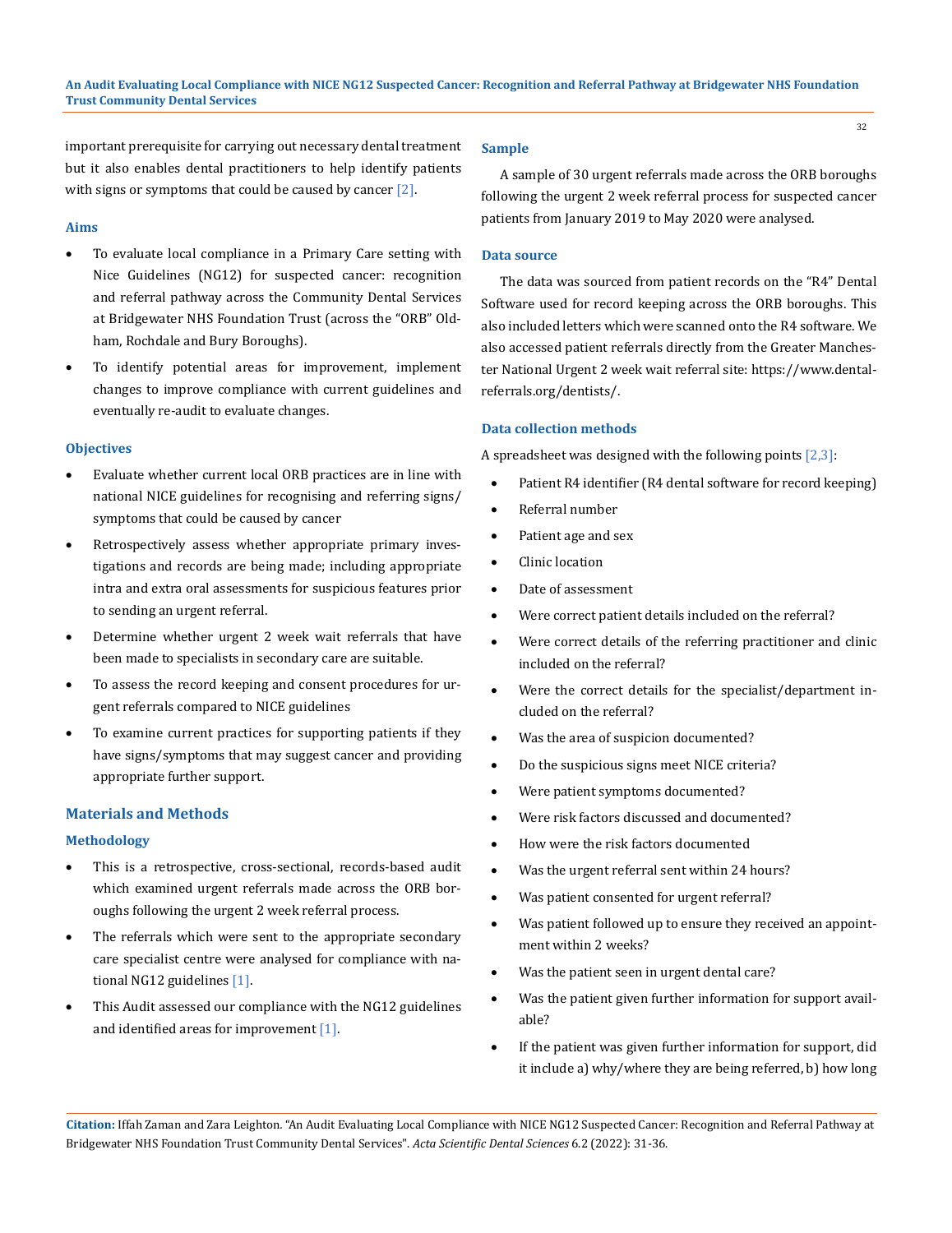to expect to wait for the appointment, c) what type of tests may be carried out, d) who to contact for further information?

Did the assessment and referral process meet all of the criteria listed in this spreadsheet?

#### **Limitations**

A potential limitation of this Audit is that the sample was for only 30 patients. Future re-audit may consider a larger sample. Data collection was cross-checked by the two clinicians undertaking the audit (I Zaman and Z Leighton).

#### **Standards derived from**

#### **National**

- • Suspected cancer: recognition and referral NICE guideline (NG12) Published 20/06/2015
- GDC Standards for Dental Professionals
- • FGDP: Standards in Dentistry
- FGDP: Clinical examination and record keeping; good practice guidelines.

#### **Regional**

GM National Urgent 2WW cancer online referral form: operated by FDS Consultant and accessed via the https://www.dental-referrals.org/dentists/portal.

## **Local**

Bridgewater Community Healthcare NHS Foundation Trust policies:

- **Health Records Policy**
- Records Management Storing and Movement of Records Policy
- Records Management Archiving Retention Disposal Policy.

## **Results and Discussion**

## **Patient demographics**

- We analysed records and referrals for 30 patients. This included 24 male patients and 6 female patients.
- The average patient age was  $54.8$  ranging from  $15 74$  years.
- These referrals were made between  $10/1/19 18/5/2020$ .
- The indication for the referral for one patient from 18/05/2020 was actually initially recognised by the clinician

on 24/04/2019 but there was substantial delay in sending the referral due to the patient declining to consent. Therefore, this referral was only sent on 18/05/2020.

- $2/30$  (6.7%) of the referrals were made during the covid-19 pandemic lockdown on 17/3/20 and 18/5/20.
- 23/30 patients (76.7%) referred with suspected cancer were urgent dental care patients
- For  $4/30$  (13.3%) patients that were referred had cancer was detected (this number may be higher as 10/30 (33.3%) had no letter response from specialist services).

## **Accuracy of referral details**

- 30/30 (100%) of referrals contained the correct patient details.
- $2/3$  (66.75%) of the referrals had the wrong clinician address listed. All of the electronic referrals on the portal appear to default to the Bury clinic as the clinic site regardless of where the patient was actually seen.

Do the suspicious signs meet NICE criteria?

The NICE NG12 guidelines mention the following criteria for suspicious signs (Figure 1).



**Figure 1:** Do the suspicious signs meet NICE criteria? a. Unexplained hoarseness b. Unexplained lump in neck c. Non healing ulcer >3 weeks d. Lump in lip/oral cavity e. Red or red/white patch in oral cavity

- f. Unexplained thyroid lump
- g. Other: Non-healing socket
	- h. Other: temple lesion

**Citation:** Iffah Zaman and Zara Leighton*.* "An Audit Evaluating Local Compliance with NICE NG12 Suspected Cancer: Recognition and Referral Pathway at Bridgewater NHS Foundation Trust Community Dental Services". *Acta Scientific Dental Sciences* 6.2 (2022): 31-36.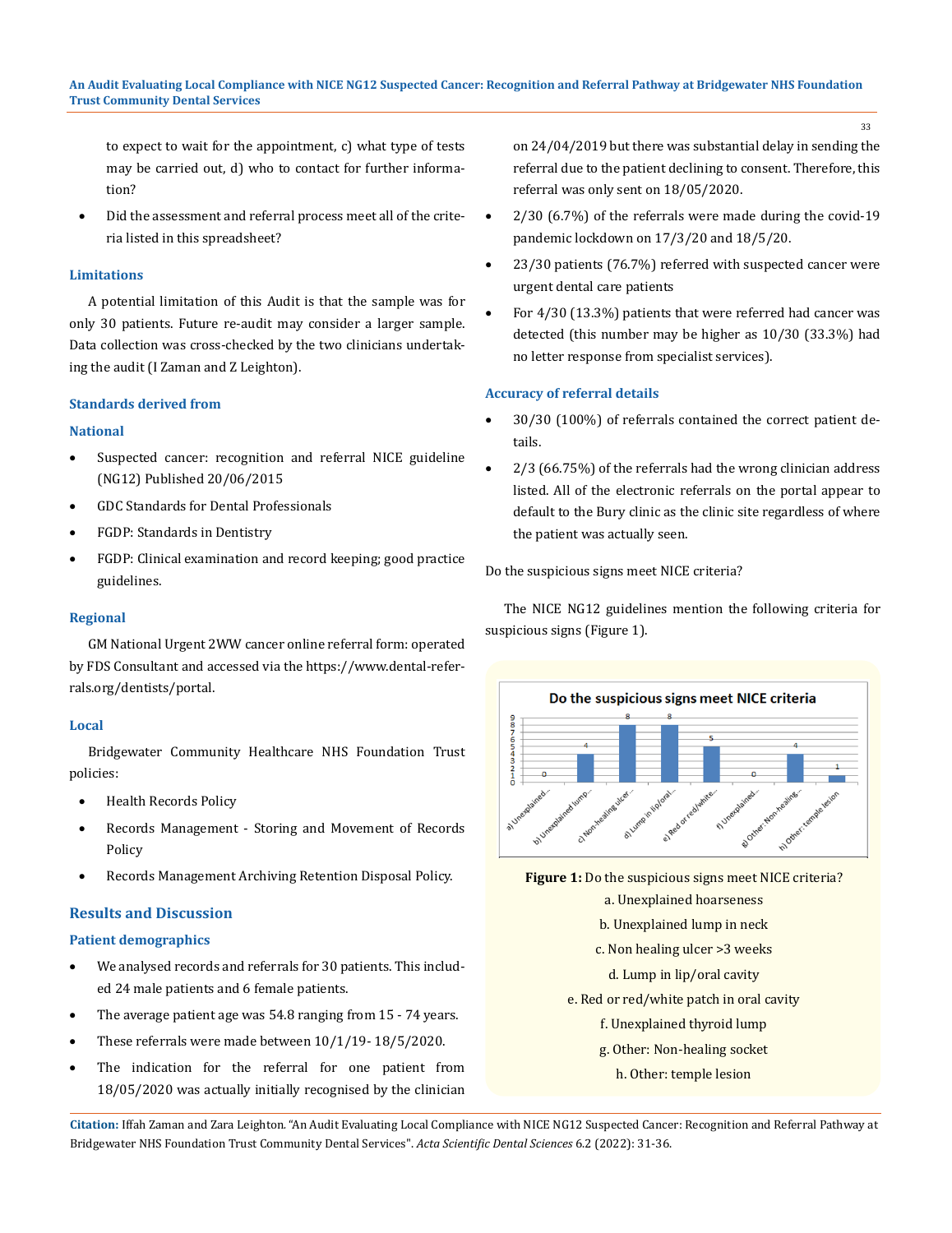4/30 (13.3%) of referrals were sent for a "non-healing socket". A non-healing socket is not necessarily listed in the NICE guidelines as a suspicious sign, but depending on the individual case this may require urgent referral. 25/30 (83.3%) of referrals did meet specific NICE criteria for suspicious signs/symptoms. 1/30 patients was referred for a temple lesion.

#### **Patient symptoms**

There was 100% compliance with practitioners documenting patient symptoms. For 28/30 (93.3%) patients the symptoms were documented both on R4 clinical software and in the urgent referral form. The remaining 2 patients had their symptoms documented on R4 software and not in the referral.

#### **Risk factors**

Figure 2 below illustrates how clinicians are recording oral cancer risk factors such as smoking, alcohol consumption and previous cancer diagnosis  $[2,3]$ . As can be seen there is no consistent way that clinicians appear to be doing this.



**Figure 2:** Distribution of methods used by clinicians for recording risk factors for oral cancer.

Further to the above, 2 patients had conflicting information recorded for their risk factors.

A patient had the KPI (key performance indicator) ticked for smoking cessation in their treatment plan but the patient was recorded as a non-smoker in their medical history.

Another patient was recorded as an ex-smoker in their clinical records but did not have this risk factor recorded on their referral [2].

#### **Time taken to refer**

There was 96.7% compliance (29/30) in sending referrals within 24 hours.

One patient would not consent to his referral being sent despite the clinician explaining the urgency and reason. The patients also would not agree to going to any specialist appointments without sedation/private transfer which caused substantial delay. This highlights potential patient management challenges especially in Community Dental Services.

#### **Consent for referral**

Figure 3 below shows the various ways that clinicians were recording the consent process for urgent referrals.



process for suspected cancer referrals.

The quality of written consent was varied, for example some written consent forms only stating to "check tongue" and "referral to hospital".

For one patient the clinician had written "consent not required".

The quality of documentation for verbal consent varied greatly too within the clinical records. Many clinicians appear to be using the generic routine exam template for suspected cancer patients too. Documentation included phrases such as "verbal consent gained" but was not specific for the importance of the referral.

## **Further information given to patient with regards to referral**

Table 1 below illustrates the various ways clinicians are documenting the provision of further information to patients after informing them of the need to make a suspected cancer referral.

**Citation:** Iffah Zaman and Zara Leighton*.* "An Audit Evaluating Local Compliance with NICE NG12 Suspected Cancer: Recognition and Referral Pathway at Bridgewater NHS Foundation Trust Community Dental Services". *Acta Scientific Dental Sciences* 6.2 (2022): 31-36.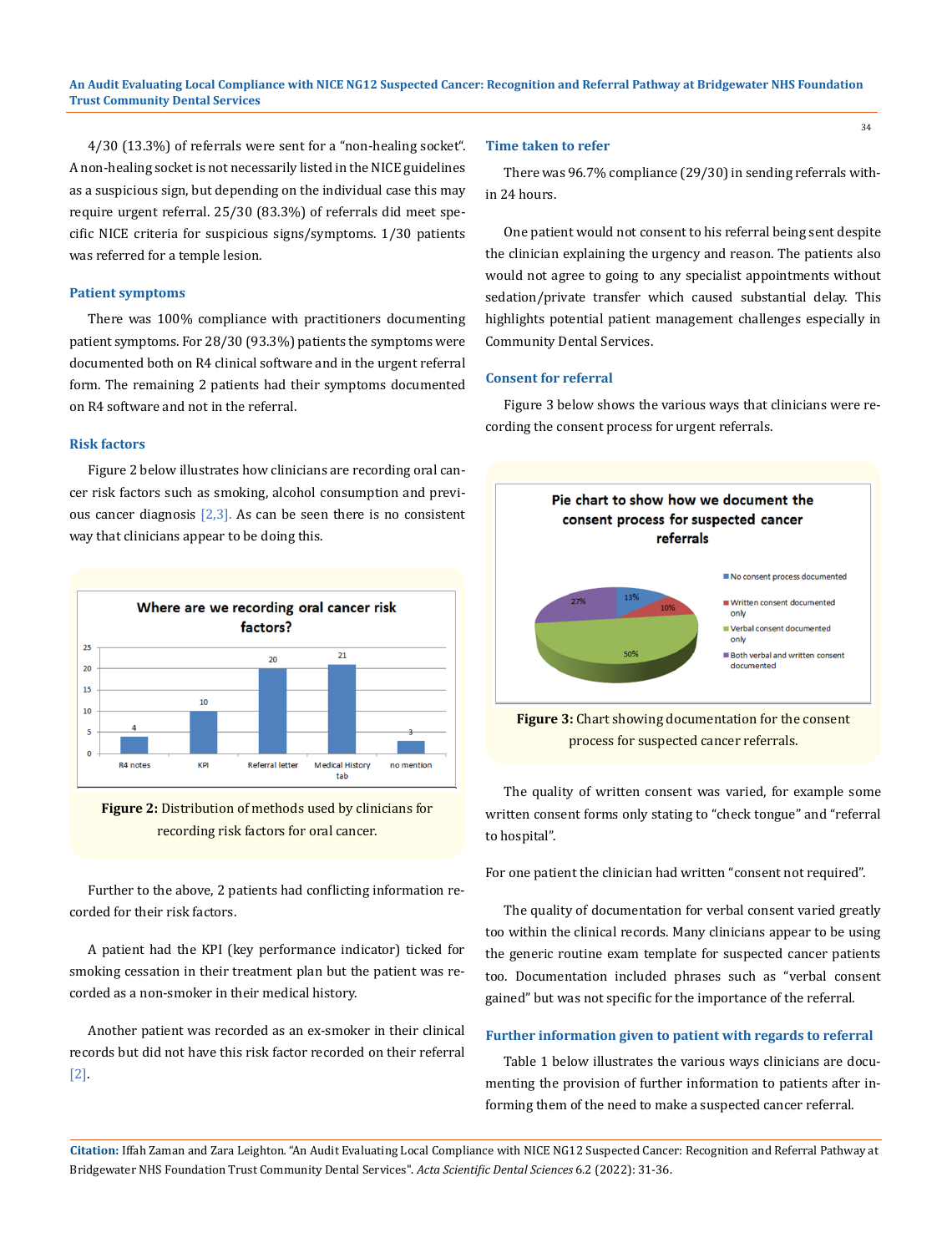| How many patients had documentation of<br>further information given | <b>Number of</b><br>patients |
|---------------------------------------------------------------------|------------------------------|
| Why/where they are being referred to                                | 16 (53%)                     |
| How long to expect to wait for the appointment                      | 13 (43%)                     |
| What type of tests may be carried out                               | $3(10\%)$                    |
| Who to contact for further information                              | $3(10\%)$                    |

## **Table 1**

As per the previous observations, it appears that for further information and support, there is no consistent method of delivering this to patients. Most of the advice was given verbally and documented in the clinical records.

Additionally, 11/30 patients (37%) had no documentation of what information was given or further support.

#### **Follow up**

- • 4/30 patients (13.3%) who had suspected cancer referrals sent were followed up by us within 2 weeks. For another patient the follow-up was 4 weeks after the referral and appears to be a coincidence as the patient happened to be back for a visit after 4 weeks to complete other treatment.
- All other patients 25/30 (83.3%) had no documented attempt to check that a specialist appointment had been attended or made. This follow-up process may be even more relevant in Community Dental Service as we deal with many more vulnerable patients and the follow-up can be complicated.

#### **Follow up letters**

Figure 4 below illustrates the distribution of the number of responses received from specialist services after a suspected cancer referral was sent.





10/30 patients (33.3%) had no documented response on the R4 software from specialist services after the suspected cancer referral was sent to specialist services.

For most of the other responses we received from specialist services, there seems to be a great variation in acknowledging the letters in the notes. Sometimes we base the outcome purely on the patients' feedback to us without any letter from hospital.

Clinicians also rely on administrative staff to let them know if any letters have arrived. There appears to be no set protocol for notifying clinicians of received letters.

#### **Discussion**

None of the patients met 100% of the NG12 criteria for suspected cancer referrals. Therefore changes should be made to make this process more effective.

The importance of suspected cancer referrals being sent in a timely manner is highlighted by the fact that 4/30 (13.3%) of patients that were referred had confirmed cancer that we are aware of [1]. The level of response from specialist services was low therefore this figure may be higher.

One patient was initially "diagnosed" with potentially cancerous signs by the clinician on 24/04/2019. The patient had capacity and the clinician documented clearly that the signs appear indicative of cancer [2]. Despite other 2 week wait referrals being sent for this patient in the meantime, the patient refused to attend the hospital for these appointments. Therefore, the 2 week wait referral included in this audit for this patient was not sent until 18/05/2020 due to lack of consent. This patient was eventually confirmed to have a Squamous Cell Carcinoma. This shows the challenges clinicians may face when treating vulnerable patients in community services and highlights the importance of follow up and ensuring attendance to hospital appointments [3].

Overall record keeping doesn't appear to always be consistent or accurate regarding suspected cancer patients especially when documenting risk factors [2]. This may relate to staff training and knowledge or perceived time restrictions.

The quality of verbal and written consent was varied, for example some written consent forms stated the patient was being referred "to check tongue" and "referral to hospital". It is important that patients understand why they are being referred to help ensure attendance for the hospital appointment and ensure valid

**Citation:** Iffah Zaman and Zara Leighton*.* "An Audit Evaluating Local Compliance with NICE NG12 Suspected Cancer: Recognition and Referral Pathway at Bridgewater NHS Foundation Trust Community Dental Services". *Acta Scientific Dental Sciences* 6.2 (2022): 31-36.